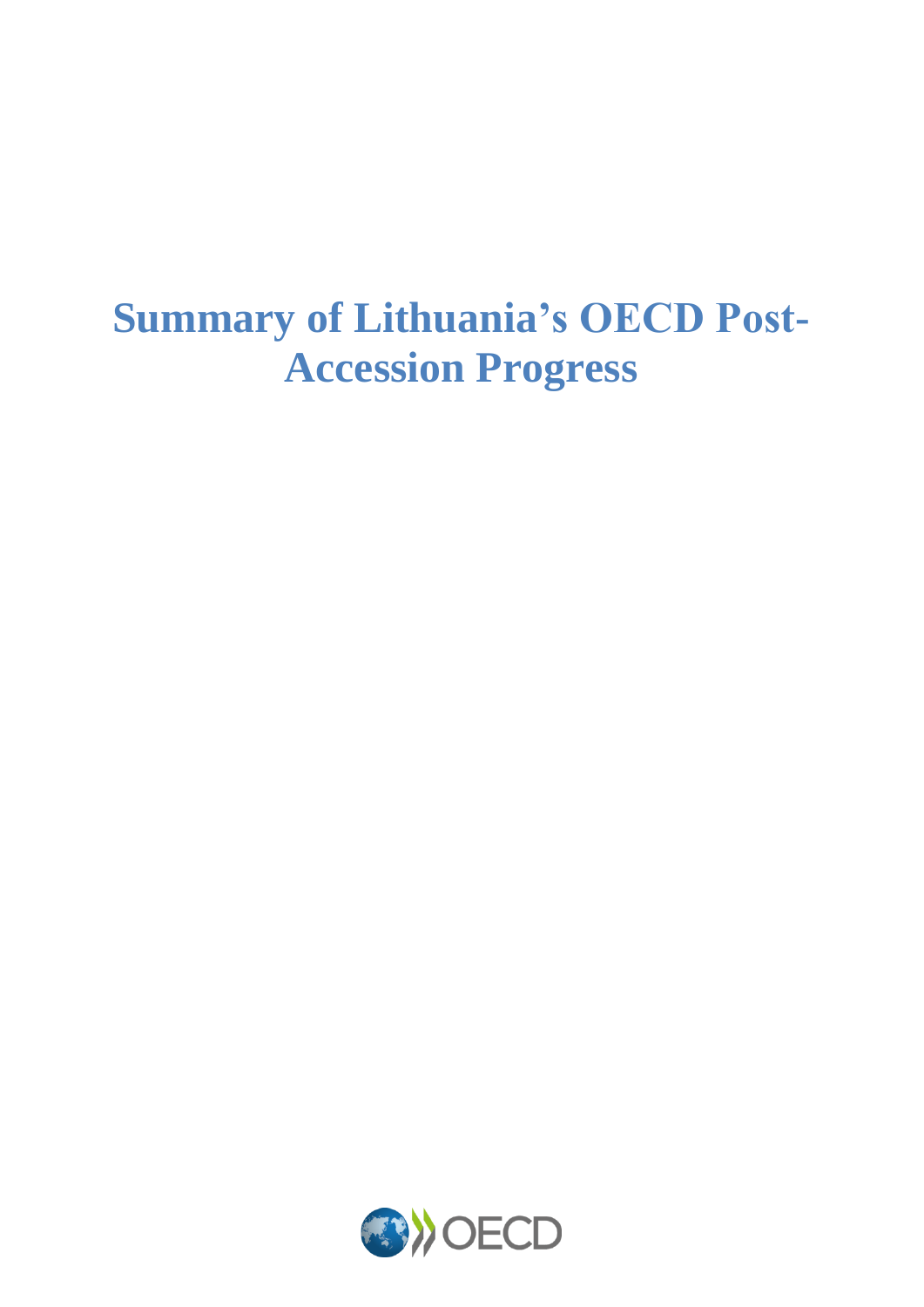Please cite this publication as:

OECD (2021), *Summary of Lithuania's OECD Post-Accession Progress*

This work is published under the responsibility of the Secretary-General of the OECD. The opinions expressed and arguments employed herein do not necessarily reflect the official views of the Members of the OECD.

This document, as well as any data and any map included herein, are without prejudice to the status of or sovereignty over any territory, to the delimitation of international frontiers and boundaries and to the name of any territory, city or area.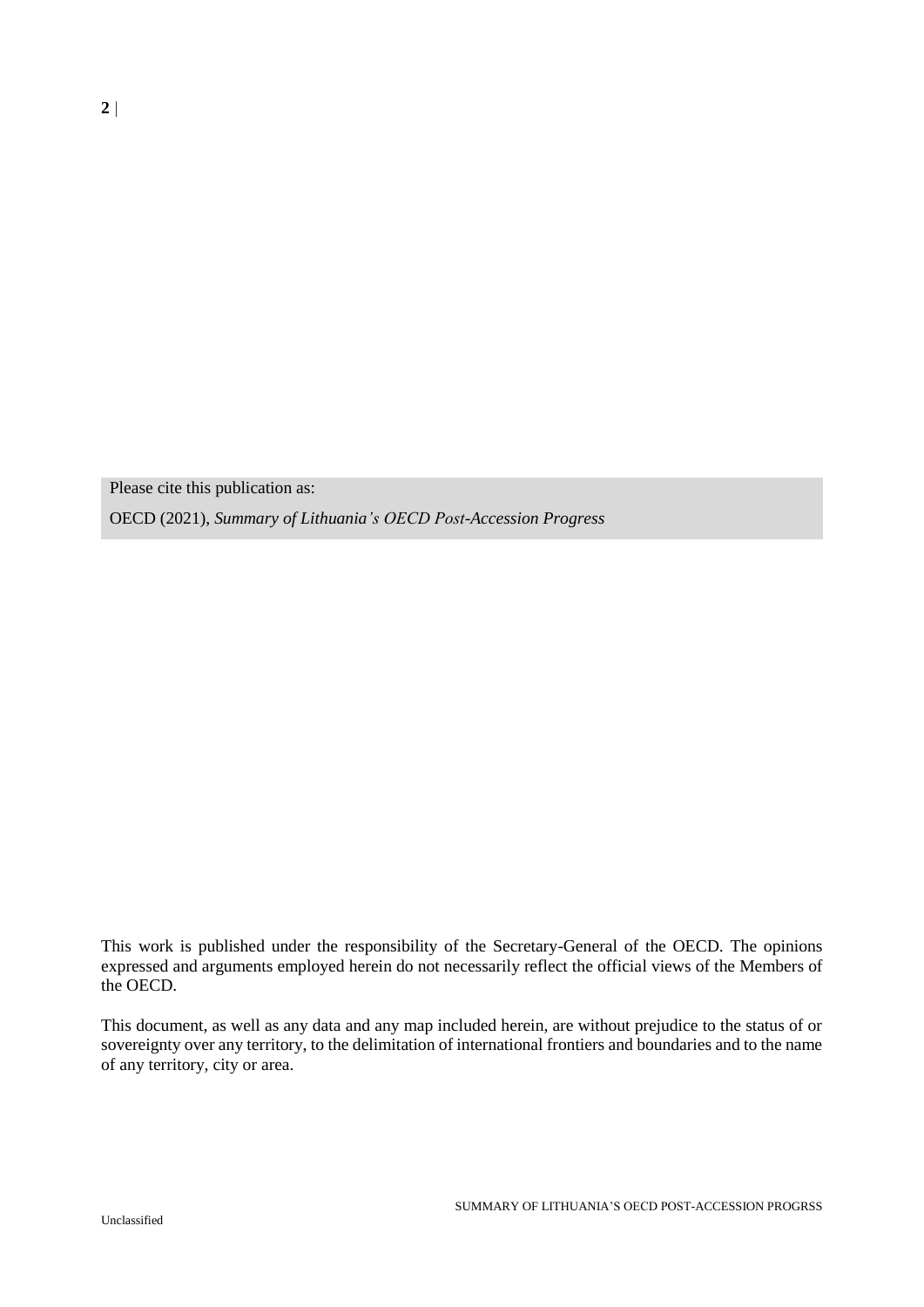#### **Background**

1. On 3 May 2018, Council decided to invite Lithuania to accede to the OECD Convention [\[C\(2018\)70/FINAL\]](https://one.oecd.org/document/C(2018)70/FINAL/en/pdf) and an Accession Agreement, consisting of the Final Statement of Lithuania accepting the obligations of OECD membership and the Council Decision to invite Lithuania, was signed on 30 May 2018. Lithuania deposited its instrument of ratification of the OECD Convention and thus became an OECD Member on 5 July 2018.

### **Overview of post-accession reporting**

2. The Council Decision to invite Lithuania to become an OECD Member provided that, after accession, Lithuania should report as follows:

 *Corporate Governance Committee: A progress report to the Committee and its Working Party within two years after its accession to the Organisation and thereafter as required.*

3. During the accession process, Lithuania accepted all substantive OECD legal instruments without timeframes for implementation.

4. The post-accession progress reporting of Lithuania started in the second half of 2018. On 23 June 2021, the Council discussed the first annual post-accession progress report of the progress made by Lithuania in the implementation of its accession commitments in the field of corporate governance. The Council welcomed the progress made by Lithuania, noting that further post-accession reporting will take place in the Corporate Governance Committee's Working Party on State Ownership and Privatisation Practices in 2022, and requesting the Secretary-General to present a report on remaining issues in 2023.

5. Lithuania's post-accession progress in the area of Corporate Governance is set out below.

**Summary of post-accession reporting: Corporate Governance**

#### **OECD post-accession recommendations**

6. In the course of its review of Lithuania for purposes of accession to the OECD, the Corporate Governance Committee ("CGC") requested Lithuania to report in summer 2020 on the implementation of the priority recommendations identified by the CGC regarding the monitoring of the implementation of reforms to the Law on Companies, with a view towards clarifying and further strengthening the responsibilities of companies' boards of directors, as well as those of its Working Party on State Ownership and Privatisation Practices ("the Working Party", concerning:

- Strengthening the ownership function;
- Strengthening the operational independence and supervisory responsibilities of SOE boards of directors;
- Streamlining SOEs' legal and corporate forms in order to convert statutory SOEs engaged in economic activities to limited liability companies;
- Ensuring that SOEs are subject to high quality accounting and auditing standards;
- Enacting amendments to the Law on Companies, in particular to remove the provision in the Law on Companies stipulating maximum term limits and reappointment criteria for the CEOs of SOEs.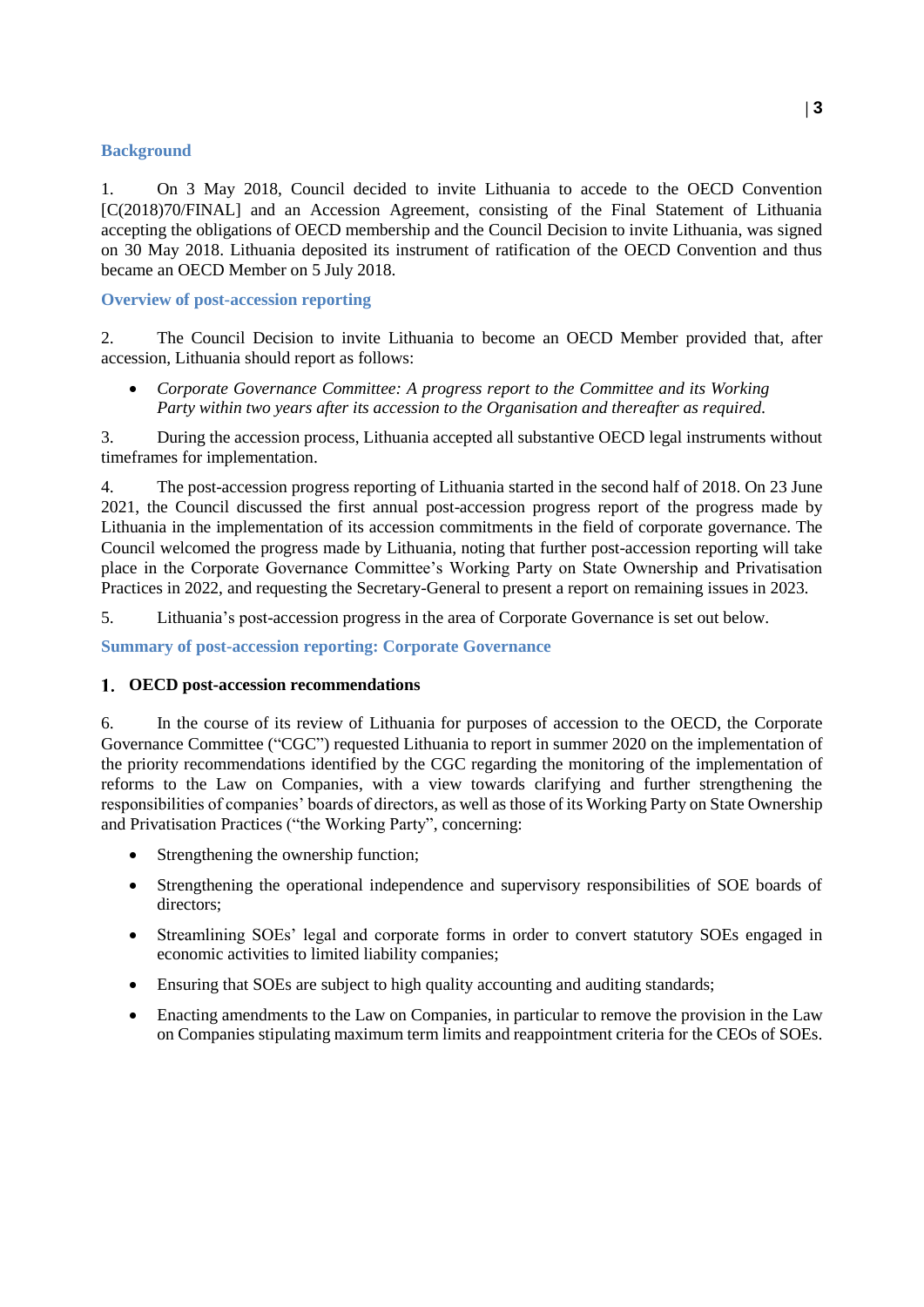## **Lithuania's progress**

7. When considering Lithuania's progress in December 2020, the CGC and its Working Party concluded as follows:

- Welcomed Lithuania's progress in implementing several of the priority recommendations, notably related to monitoring of the recent company law reforms applicable to listed companies' boards, strengthening the resources of the GCC and improving the SOE board nomination process. Regarding the CGC's priority recommendation 1, given that several companies were found to not be compliant with the company law requirements on board supervisory functions and independence – but that the main reason for this is that the boards were elected prior to the entry into force of the law – additional monitoring by the government at a later date, in line with the Bank of Lithuania's plans, would be warranted.
- Noted that the authorities have taken preliminary steps to implement the remaining priority recommendations, but more time and continued commitment will be necessary to fully implement them. Moving forward, Lithuania is encouraged to continue monitoring listed companies' implementation of the company law reforms on board responsibilities and independence, with a view to ensuring that boards fulfil their essential good-practice roles in line with the *G20/OECD Principles*; to prioritise efforts to fully implement IFRS in the Forestry Enterprise's disclosures; to abolish legislative provisions fixing term limits for SOEs' CEOs; and to proceed with the planned corporatisations of commercial SOEs. Additionally, as the state pursues expanded monitoring and ownership functions in SOE subsidiaries, it should ensure that these functions do not impede the operational decision-making and autonomy of SOE parent company boards. Board nominations in SOE subsidiaries should remain within the remit of their parent companies.
- Requested Lithuania to give particular attention in the near term to advancing in the following areas, and to report back on related progress to the WPSOPP within two years:
	- o Removing the legislative provisions within the Law on Companies and the Law on State and Municipal Enterprises fixing explicit dismissal criteria and term limits for the CEOs of SOEs;
	- o Ensuring that the boards of SOEs' parent companies are able to fulfil their good-practice roles of overseeing subsidiaries' management, including by having full responsibility for subsidiary board appointments. Limited participation of the state in SOE subsidiary board appointments that the authorities deem necessary owing to strategic national-security concerns should be exceptional and temporary;
	- o Providing for sufficient safeguards to ensure that non-independent appointees, including those from the government administration and/or civil service, act in the best interest of the enterprise, meet criteria for professional qualifications, have skills that are complementary to other board members and follow mechanisms intended to prevent conflicts of interest;
	- o Proceeding with the planned corporatisations of statutory SOEs engaged in economic activities.